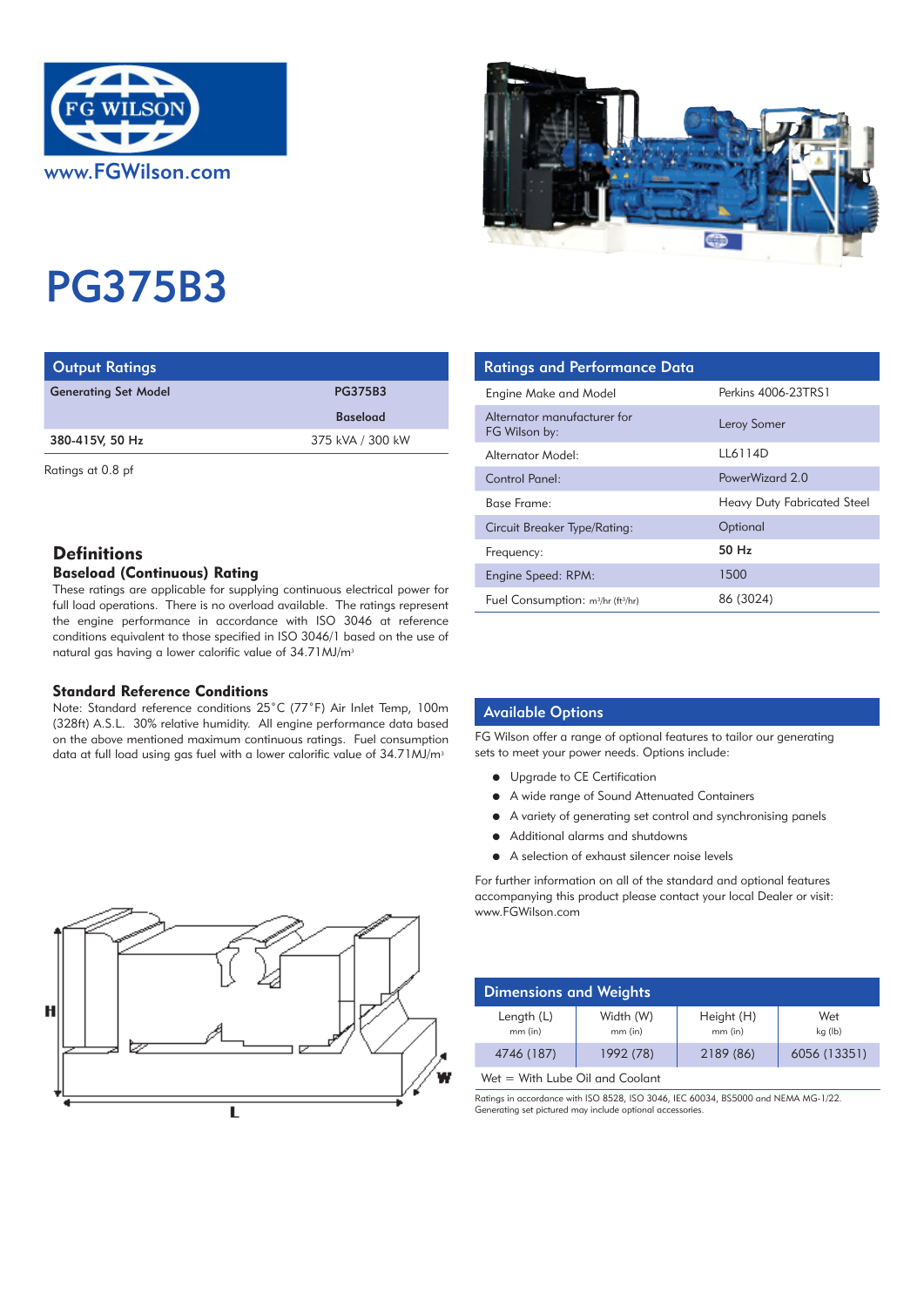| <b>Engine Technical Data</b>                               |                       |  | <b>Air Systems</b>      |
|------------------------------------------------------------|-----------------------|--|-------------------------|
| No. of Cylinders/Alignment:                                | 6 in-line             |  | Air Filter Type:        |
| Cycle:                                                     | 4 Stroke              |  | <b>Combustion Air</b>   |
| Bore/Stroke: mm (in)                                       | 160 (6.3) / 190 (7.5) |  | Max. Combusti           |
| Induction:                                                 |                       |  | Restriction: kP         |
|                                                            | Turbocharged          |  | <b>Radiator Coolir</b>  |
| Cooling Method:                                            | Water                 |  | <b>External Restric</b> |
| Governing Type:                                            | Electronic            |  | Pa (in Wg)              |
| <b>Governing Class:</b>                                    | ISO 8528 G2           |  |                         |
| <b>Compression Ratio:</b>                                  | 12:1 Nominal          |  |                         |
| Displacement: I (cu.in):                                   | 22.92 (1399)          |  | <b>Cooling Sys</b>      |
| Moment of Inertia: kg m <sup>2</sup> (lb/in <sup>2</sup> ) | 4.12 (0.006)          |  | Cooling System          |
| <b>Engine Electrical System:</b>                           |                       |  | Water Pump Ty           |
| -Voltage/Ground 24/Negative                                |                       |  | Heat Rejected           |
| -Battery Charger Amps                                      | 32                    |  | Lube Oil: kw (          |
| Weight: kg (lb)<br>$-$ Dry                                 | 2420 (5335.2)         |  | <b>Heat Radiation</b>   |
| – Wet                                                      | 2652 (5846.7)         |  | Radiator Fan L          |

| <b>Air Systems</b>                                      |                     |
|---------------------------------------------------------|---------------------|
| Air Filter Type:                                        | Replaceable Element |
| Combustion Air Flow: m <sup>3</sup> /min (cfm)          | 25.3 (894)          |
| Max. Combustion Air Intake<br>Restriction: kPa (in H.O) | 3.73(15.0)          |
| Radiator Cooling Airflow: m <sup>3</sup> /min (cfm)     | 918 (32418)         |
| External Restriction to Cooling Airflow:<br>Pa (in Wa)  | 196 (0.82)          |

| <b>Cooling System</b>                              |                    |
|----------------------------------------------------|--------------------|
| Cooling System Capacity: I (US gal)                | 237 (62.9)         |
| Water Pump Type:                                   | <b>Gear Driven</b> |
| Heat Rejected to Water &<br>Lube Oil: kW (Btu/min) | 240 (13651)        |
| Heat Radiation to Room: kW (Btu/min)               | 69.5 (3953)        |
| Radiator Fan Load:                                 | 11.6 (15.54)       |

Designed to operate in ambient conditions up to 50°C (122°F).Contact your local FG Wilson Dealer for power ratings at specific site conditions.

| <b>Lubrication System</b>      |                         |
|--------------------------------|-------------------------|
| Oil Filter Type:               | Spin-On, Full Flow      |
| Total Oil Capacity: I (US gal) | 123(32.5)               |
| Oil Pan: $1$ (US gal)          | 113(29.9)               |
| Oil Type:                      | See Service Bulletin 48 |
| Oil Cooling Method:            | Water                   |

| <b>Exhaust System</b>                            |             |
|--------------------------------------------------|-------------|
| Max. Allowable Back Pressure: kPa (in Hg)        | 3.9(1.15)   |
| Exhaust Gas Flow: m <sup>3</sup> /min (cfm)      | 66 (2330.8) |
| Exhaust Gas Temperature: °C (°F):                | 495 (923)   |
| Heat Rejected to Exhaust System:<br>kW (Btu/min) | 266 (15140) |

| Performance                 |            |
|-----------------------------|------------|
| Engine Speed: rpm           | 1500       |
| Gross Engine Power: kW (hp) | 322 (432)  |
| BMEP: kPa (psi)             | 1120 (162) |

| Permitted Fuel: | Natural gas with lower                                                  |
|-----------------|-------------------------------------------------------------------------|
|                 | calorific value of 34.7 MJ/<br>$m3$ and minimum methane<br>number of 75 |

Fuel consumption varies widely within each gas type stated. This is because these gases ar available (naturally or produced) with variances in their physical properties.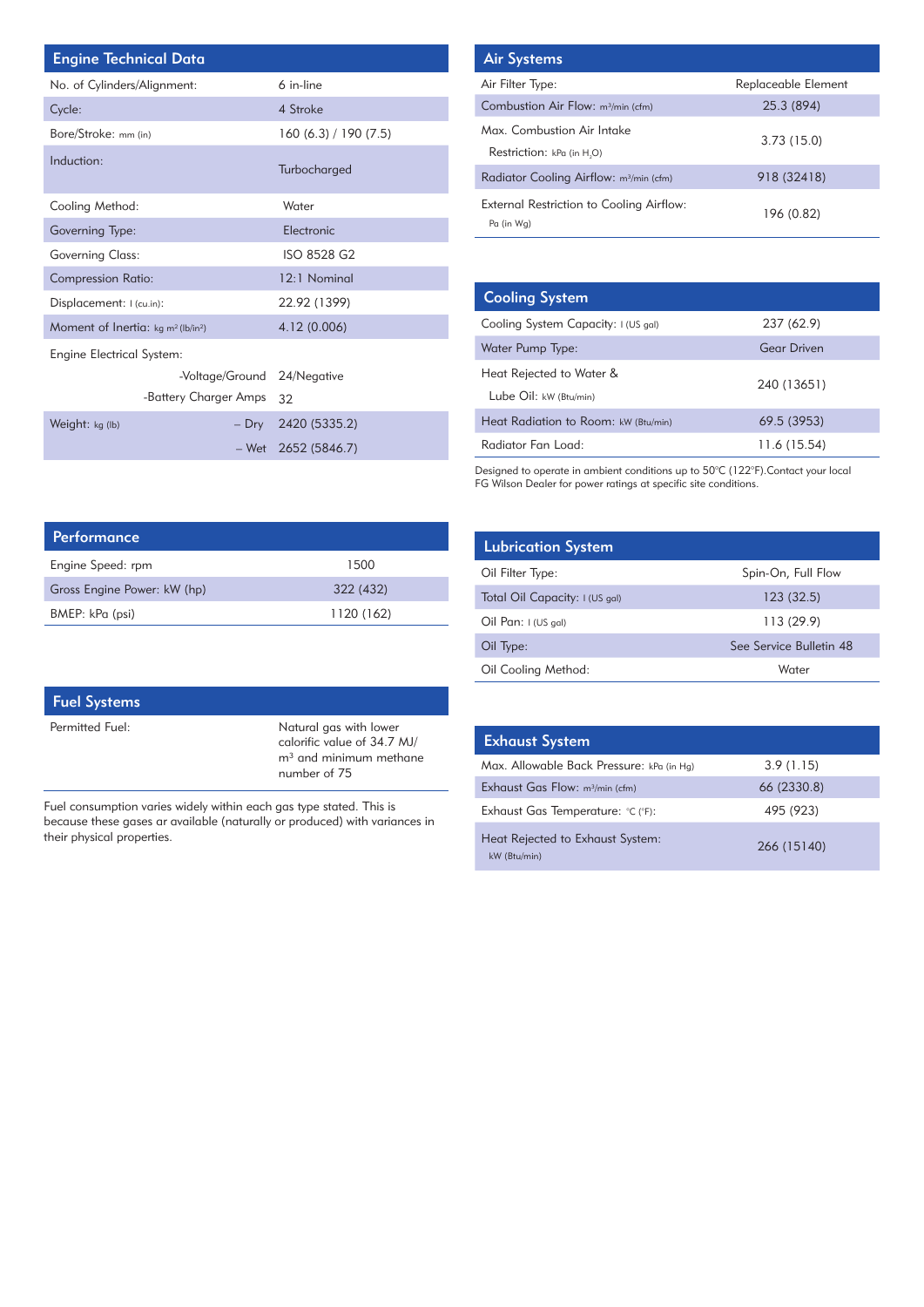| <b>Alternator Physical Date</b> |  |  |
|---------------------------------|--|--|
|---------------------------------|--|--|

| Manufactured for FG Wilson by: | Leroy Somer   |
|--------------------------------|---------------|
| Model:                         | LL6114D       |
| No. of Bearings:               | Single        |
| <b>Insulation Class:</b>       | н             |
| <b>Winding Pitch Code:</b>     | $2/3$ (No. 6) |
| Wires:                         | 12            |
| Ingress Protection Rating:     | IP23          |
| <b>Excitation System:</b>      | Shunt         |
| <b>AVR Model:</b>              | R450          |

| Alternator Physical Data       |               | <b>Alternator Operating Data</b>          |                                                          |
|--------------------------------|---------------|-------------------------------------------|----------------------------------------------------------|
| Manufactured for FG Wilson by: | Leroy Somer   | <b>Overspeed: RPM</b>                     | 2250                                                     |
| Model:                         | LL6114D       | <b>Voltage Regulation</b> (steady state): | $+/- 0.5$                                                |
| <b>No. of Bearings:</b>        | Single        | Wave Form $NEMA = TIF$ :                  | $<$ 50                                                   |
| nsulation Class:               | Н             | Wave Form $IEC = THE$ :                   | < 2%                                                     |
| Winding Pitch Code:            | $2/3$ (No. 6) | <b>Total Harmonic Content LL/LN:</b>      | <2%                                                      |
| Vires:                         | 12            | Radio Interference:                       | Suppression is in line with<br>European Standard EN61000 |
| ngress Protection Rating:      | IP23          |                                           |                                                          |
| Excitation System:             | Shunt         | Radiant Heat: kW (Btu/min)                |                                                          |
| <b>AVR Model:</b>              | R450          |                                           | 50 Hz: 27.8 (1581)                                       |

| <b>Alternator</b><br><b>Performance Data:</b> |          |         |         |
|-----------------------------------------------|----------|---------|---------|
| Data Item                                     | 415/240V | 400/230 | 380/220 |
|                                               |          |         |         |
| <b>Motor Starting</b>                         |          |         |         |
| Capability* kVA                               | 987      | 923     | 840     |
| <b>Short Circuit</b>                          | 300      | 300     | 300     |
| Capacity** %                                  |          |         |         |
| <b>Reactances:</b>                            |          |         |         |
| Per Unit                                      |          |         |         |
| Xd                                            | 3.280    | 3.530   | 3.910   |
| X'd                                           | 0.80     | 0.190   | 0.210   |
| X'' <sub>d</sub>                              | 0.124    | 0.133   | 0.147   |

Reactances shown are applicable to baseload ratings

\* Based on 30% voltage dip at 0.6 power factor.

\*\* With optional Permanent Magnet generator or AREP excitation.

| <b>Voltage Technical Data</b> |     |                  |  |  |  |
|-------------------------------|-----|------------------|--|--|--|
|                               |     | PG375B3 Baseload |  |  |  |
|                               | kVA | kW               |  |  |  |
| 415/240                       | 375 | 300              |  |  |  |
| 400/230                       | 375 | 300              |  |  |  |
| 380/220                       | 375 | 300              |  |  |  |